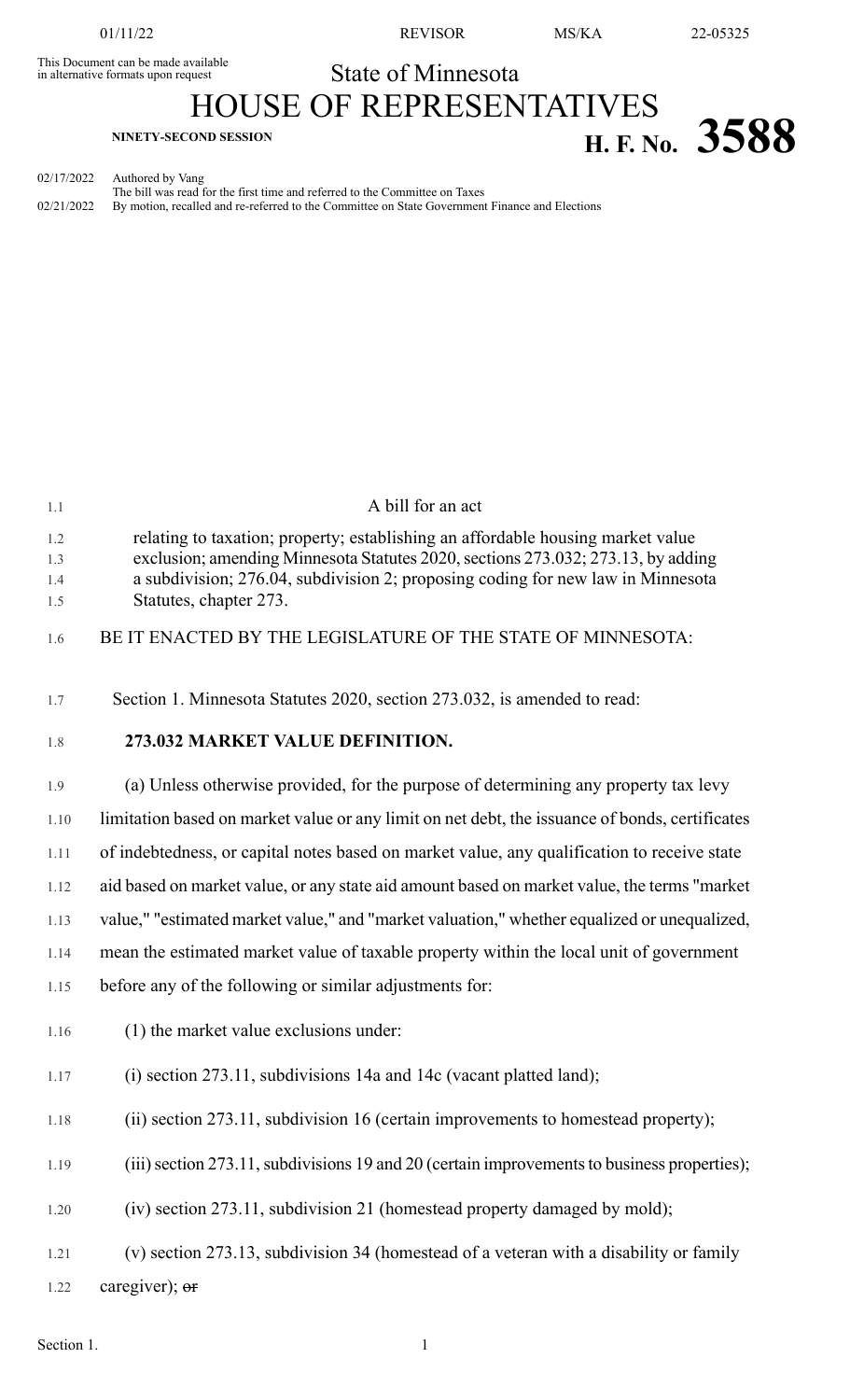| 2.1  | (vi) section 273.13, subdivision 35 (homestead market value exclusion); or                      |
|------|-------------------------------------------------------------------------------------------------|
| 2.2  | (vii) section 273.13, subdivision 36 (affordable housing market value exclusion); or            |
| 2.3  | (2) the deferment of value under:                                                               |
| 2.4  | (i) the Minnesota Agricultural Property Tax Law, section 273.111;                               |
| 2.5  | (ii) the Aggregate Resource Preservation Law, section 273.1115;                                 |
| 2.6  | (iii) the Minnesota Open Space Property Tax Law, section 273.112;                               |
| 2.7  | (iv) the rural preserves property tax program, section 273.114; or                              |
| 2.8  | (v) the Metropolitan Agricultural Preserves Act, section 473H.10; or                            |
| 2.9  | (3) the adjustments to tax capacity for:                                                        |
| 2.10 | $(i)$ tax increment financing under sections 469.174 to 469.1794;                               |
| 2.11 | (ii) fiscal disparities under chapter 276A or 473F; or                                          |
| 2.12 | (iii) powerline credit under section 273.425.                                                   |
| 2.13 | (b) Estimated market value under paragraph (a) also includes the market value of                |
| 2.14 | tax-exempt property if the applicable law specifically provides that the limitation,            |
| 2.15 | qualification, or aid calculation includes tax-exempt property.                                 |
| 2.16 | (c) Unless otherwise provided, "market value," "estimated market value," and "market"           |
| 2.17 | valuation" for purposes of property tax levy limitations and calculation of state aid, refer    |
| 2.18 | to the estimated market value for the previous assessment year and for purposes of limits       |
| 2.19 | on net debt, the issuance of bonds, certificates of indebtedness, or capital notes refer to the |
| 2.20 | estimated market value as last finally equalized.                                               |
| 2.21 | (d) For purposes of a provision of a home rule charter or of any special law that is not        |
| 2.22 | codified in the statutes and that imposes a levy limitation based on market value or any limit  |
| 2.23 | on debt, the issuance of bonds, certificates of indebtedness, or capital notes based on market  |

2.25 equalized or unequalized, mean "estimated market value" as defined in paragraph (a).

2.24 value, the terms "market value," "taxable market value," and "market valuation," whether

2.26 **EFFECTIVE DATE.** This section is effective beginning with assessment year 2023.

## 2.27 Sec. 2. **[273.129] AFFORDABLE HOUSING MARKET VALUE EXCLUSION** 2.28 **PROGRAM; ESTABLISHMENT.**

2.29 Subdivision 1. **Definitions.** (a) For purposes of this section, the following terms have 2.30 the meanings given, unless otherwise indicated.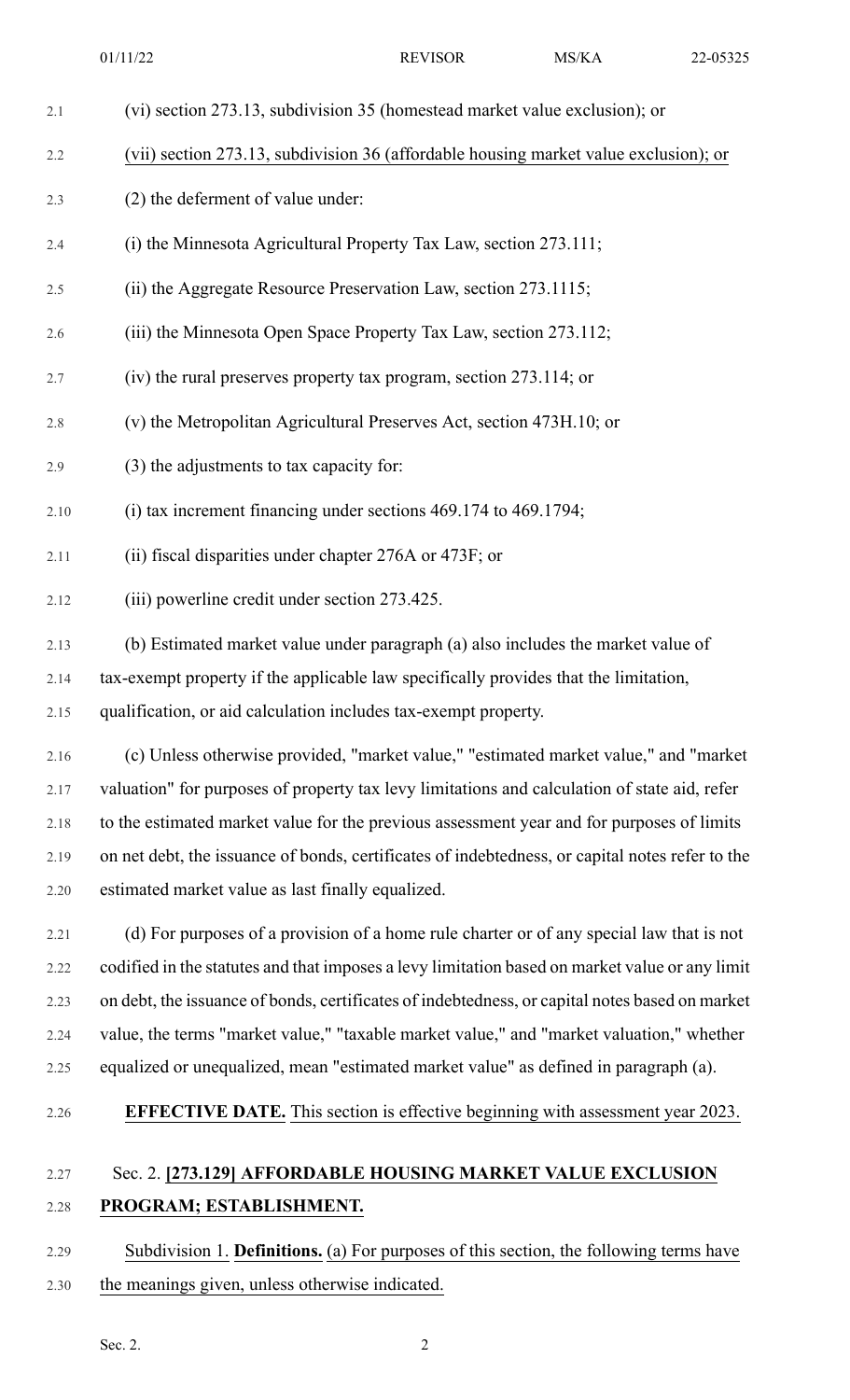01/11/22 REVISOR MS/KA 22-05325

| 3.1  | (b) "City" means a statutory or home rule charter city.                                         |
|------|-------------------------------------------------------------------------------------------------|
| 3.2  | (c) "Governing body" means the governing body of a statutory or home rule charter city.         |
| 3.3  | (d) "Market value" has the meaning given in section 272.03, subdivision 8.                      |
| 3.4  | (e) "Property" means a residential rental housing property classified as class 4a under         |
| 3.5  | section 273.13, subdivision 25, a portion of which is occupied by residents meeting the         |
| 3.6  | income requirement under subdivision 4.                                                         |
| 3.7  | Subd. 2. Establishment. An affordable housing value exclusion program is established            |
| 3.8  | to promote the development and redevelopment of affordable rental properties in the state.      |
| 3.9  | Eligible properties located in participating cities are eligible to receive a market value      |
| 3.10 | exclusion of 50 percent.                                                                        |
| 3.11 | Subd. 3. Approval. (a) The governing body of a city may, upon approval by a majority            |
| 3.12 | vote of its members, adopt a resolution agreeing to participate in the affordable housing       |
| 3.13 | market value exclusion program. Prior to approval, the governing body must publish notice       |
| 3.14 | of its intent to discuss the resolution at a regularly scheduled meeting, in a newspaper with   |
| 3.15 | general circulation in the city at least twice, not less than 30 days prior to the meeting. The |
| 3.16 | notice must include the date, time, and location of the meeting at which the program will       |
| 3.17 | be discussed and public input allowed.                                                          |
| 3.18 | (b) After a city has adopted a resolution agreeing to participate in the program, the city      |
| 3.19 | must adopt a separate resolution, subject to the same voting, notice, and public hearing        |
| 3.20 | requirements under paragraph (a), for each property the governing body approves to receive      |
| 3.21 | the affordable housing valuation exclusion. The resolution must state the valuation exclusion   |
| 3.22 | percentage of 50 percent which the property shall receive, and which shall remain the same      |
| 3.23 | each year, subject to the duration limit under subdivision 5.                                   |
| 3.24 | Subd. 4. Eligibility. (a) A property located in a participating city is eligible for the        |
| 3.25 | affordable housing value exclusion applied under section 273.13, subdivision 36, if:            |
| 3.26 | (1) the property is not classified in whole or in part as class 4d under section 273.13,        |
| 3.27 | subdivision 25;                                                                                 |
| 3.28 | (2) construction of the property began on or after January 1, 2022; and                         |
| 3.29 | (3) the Minnesota Housing Finance Agency certifies to the county or local assessor that:        |
| 3.30 | (i) at least 20 percent of the units in the property are available for residents whose          |
| 3.31 | household income at the time of initial occupancy does not exceed 60 percent of the greater     |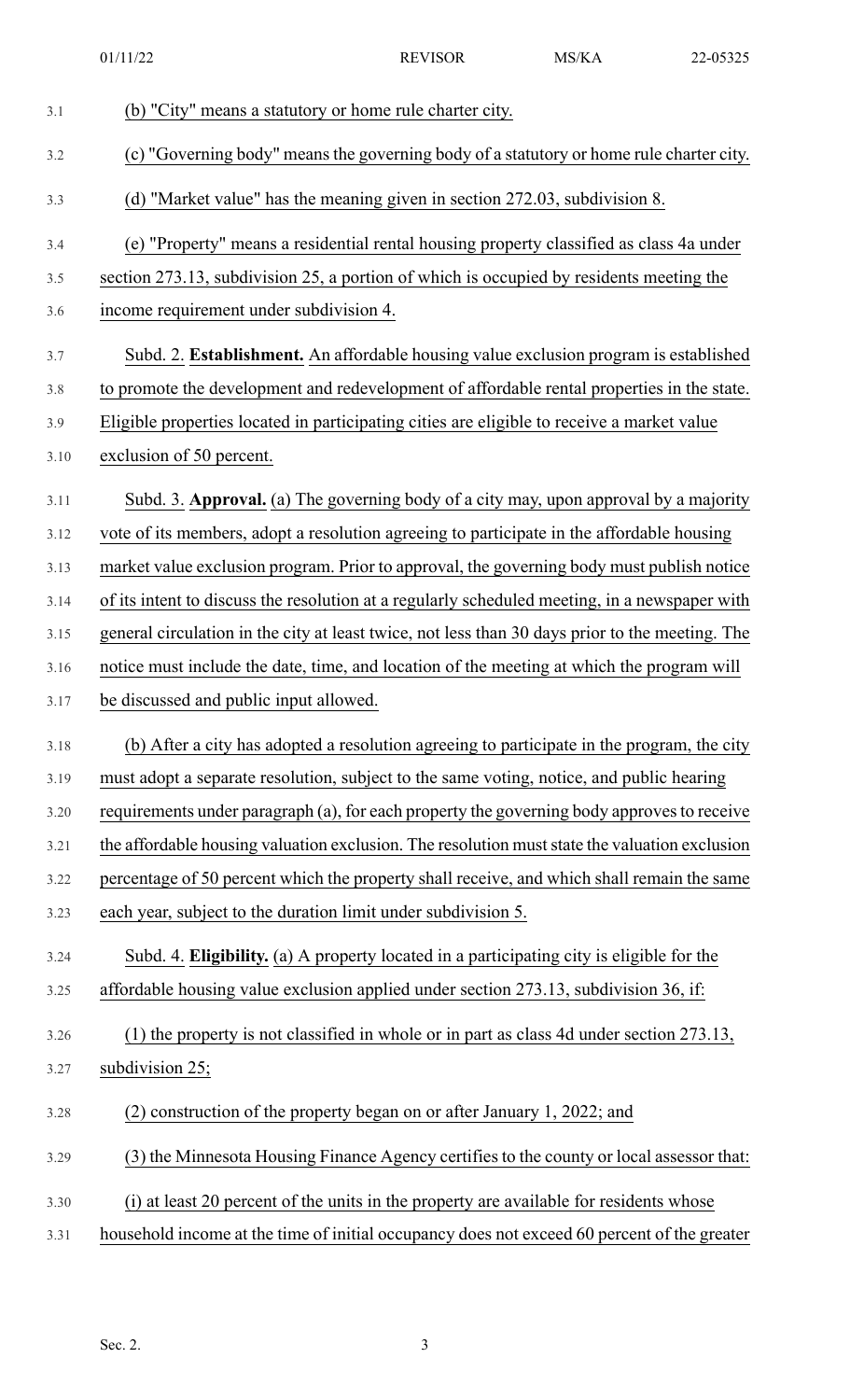| 4.1  | of area or state median income, adjusted for family size, as determined by the United States   |
|------|------------------------------------------------------------------------------------------------|
| 4.2  | Department of Housing and Urban Development; and                                               |
| 4.3  | (ii) at least 80 percent of the available units in the property are occupied by residents      |
| 4.4  | meeting the income requirement.                                                                |
|      |                                                                                                |
| 4.5  | (b) By February 1 each assessment year, an application for certification under this            |
| 4.6  | subdivision must be filed by the property owner to the Minnesota Housing Finance Agency.       |
| 4.7  | The property owner must provide a copy of the application to the county or city assessor.      |
| 4.8  | The application must be filed on a form prescribed by the agency and must contain the          |
| 4.9  | property tax identification number, evidence that the property meets the requirements of       |
| 4.10 | paragraph (a), and any other information necessary for the Minnesota Housing Finance           |
| 4.11 | Agency to determine eligibility. The Minnesota Housing Finance Agency may charge an            |
| 4.12 | application fee approximately equal to the costs of processing and reviewing the applications. |
| 4.13 | If imposed, the applicant must pay the application fee to the Minnesota Housing Finance        |
| 4.14 | Agency and the fee must be deposited in the housing development fund.                          |
| 4.15 | (c) By March 1 each assessment year, the Minnesota Housing Finance Agency must                 |
| 4.16 | certify to the appropriate county or city assessor:                                            |
| 4.17 | (1) the specific properties, identified by parcel identification numbers, that are eligible    |
| 4.18 | under this section to receive the exclusion for the current assessment year; and               |
|      |                                                                                                |
| 4.19 | (2) the specific properties, identified by parcel identification numbers, that received the    |
| 4.20 | exclusion in the previous assessment year but no longer meet the requirements under this       |
| 4.21 | section.                                                                                       |
| 4.22 | In making the certification, the Minnesota Housing Finance Agency must rely on the property    |
| 4.23 | owner's application and any other supporting information that the agency deems necessary.      |
| 4.24 | Subd. 5. Duration. The governing body of a participating city shall determine the              |
| 4.25 | duration of the affordable housing value exclusion for each eligible property, provided that   |
| 4.26 | the exclusion applies for at least ten but not more than 20 assessment years, except that      |
| 4.27 | when a property no longer meets the requirements of subdivision 4, the exclusion shall be      |
| 4.28 | removed at the beginning of the next assessment year.                                          |
|      |                                                                                                |
| 4.29 | EFFECTIVE DATE. This section is effective beginning with assessment year 2023.                 |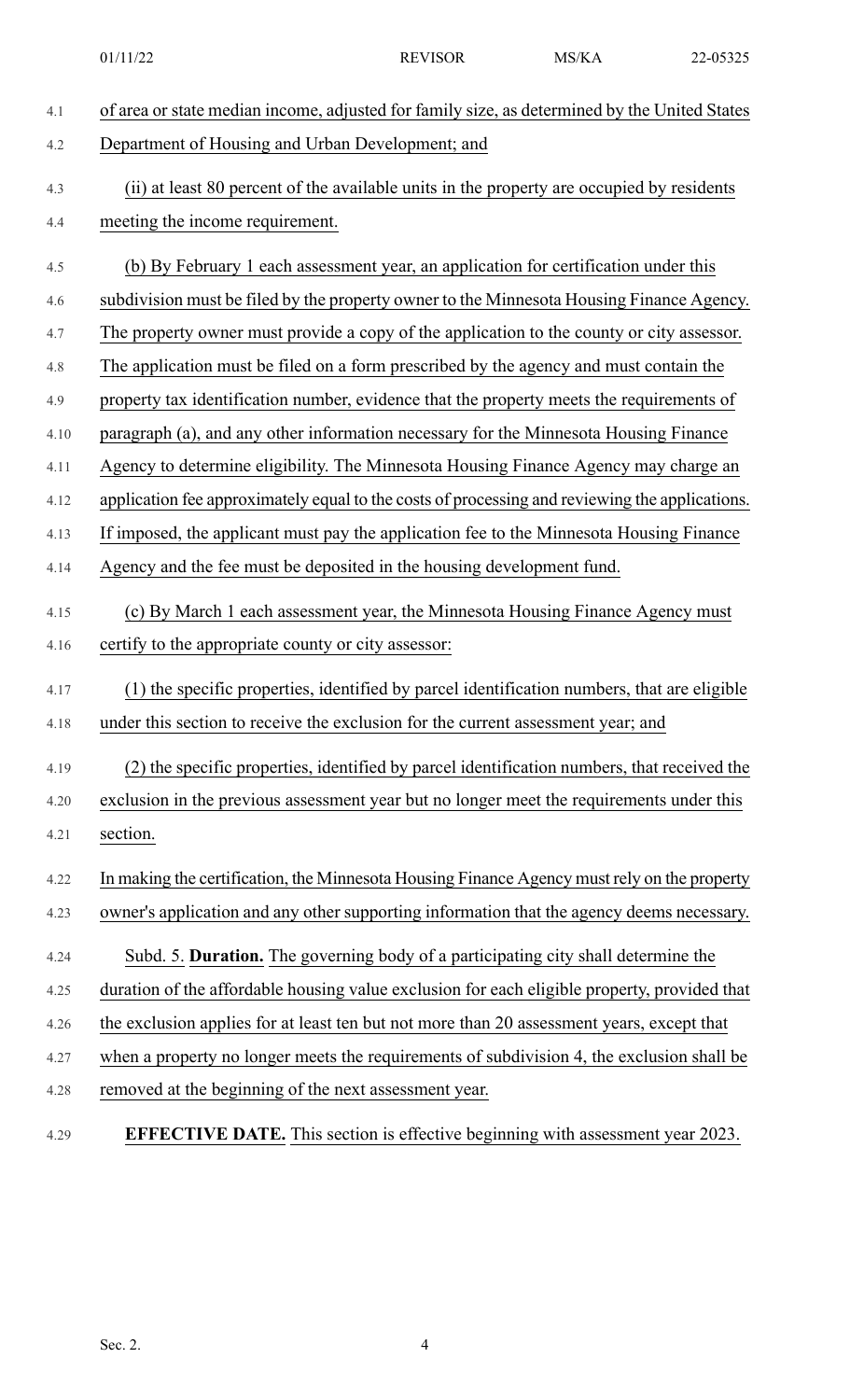| 5.1 | Sec. 3. Minnesota Statutes 2020, section 273.13, is amended by adding a subdivision to     |
|-----|--------------------------------------------------------------------------------------------|
| 5.2 | read:                                                                                      |
| 5.3 | Subd. 36. Affordable housing value exclusion. (a) Prior to determining a property's        |
| 5.4 | net tax capacity under this section, property classified as class 4a under subdivision 25, |
| 5.5 | paragraph (a), shall be eligible for an affordable housing market value exclusion as       |
| 5.6 | determined under paragraph (b).                                                            |
|     |                                                                                            |

- 5.7 (b) For a property that meets the requirements under section 273.129, the exclusion is 5.8 50 percent of the market value. The valuation shall be rounded to the nearest whole dollar, 5.9 and may not be less than zero.
- 5.10 (c) Any valuation exclusions or adjustments under section 273.11 shall be applied prior 5.11 to determining the amount of the valuation exclusion under this subdivision.
- 5.12 **EFFECTIVE DATE.** This section is effective beginning with assessment year 2023.
- 5.13 Sec. 4. Minnesota Statutes 2020, section 276.04, subdivision 2, is amended to read:
- 5.14 Subd. 2. **Contents of tax statements.** (a) The treasurer shall provide for the printing of 5.15 the tax statements. The commissioner of revenue shall prescribe the form of the property 5.16 tax statement and its contents. The tax statement must not state or imply that property tax 5.17 credits are paid by the state of Minnesota. The statement must contain a tabulated statement 5.18 of the dollar amount due to each taxing authority and the amount of the state tax from the 5.19 parcel of real property for which a particular tax statement is prepared. The dollar amounts 5.20 attributable to the county, the state tax, the voter approved school tax, the other local school 5.21 tax, the township or municipality, and the total of the metropolitan special taxing districts 5.22 as defined in section 275.065, subdivision 3, paragraph (i), must be separately stated. The 5.23 amounts due all other special taxing districts, if any, may be aggregated except that any 5.24 levies made by the regional rail authoritiesin the county of Anoka, Carver, Dakota, Hennepin, 5.25 Ramsey, Scott, or Washington under chapter 398A shall be listed on a separate line directly 5.26 under the appropriate county's levy. If the county levy under this paragraph includes an 5.27 amount for a lake improvement district as defined under sections 103B.501 to 103B.581, 5.28 the amount attributable for that purpose must be separately stated from the remaining county 5.29 levy amount. In the case of Ramsey County, if the county levy under this paragraph includes 5.30 an amount for public library service under section 134.07, the amount attributable for that 5.31 purpose may be separated from the remaining county levy amount. The amount of the tax 5.32 on homesteads qualifying under the senior citizens' property tax deferral program under 5.33 chapter 290B is the total amount of property tax before subtraction of the deferred property 5.34 tax amount. The amount of the tax on contamination value imposed under sections 270.91